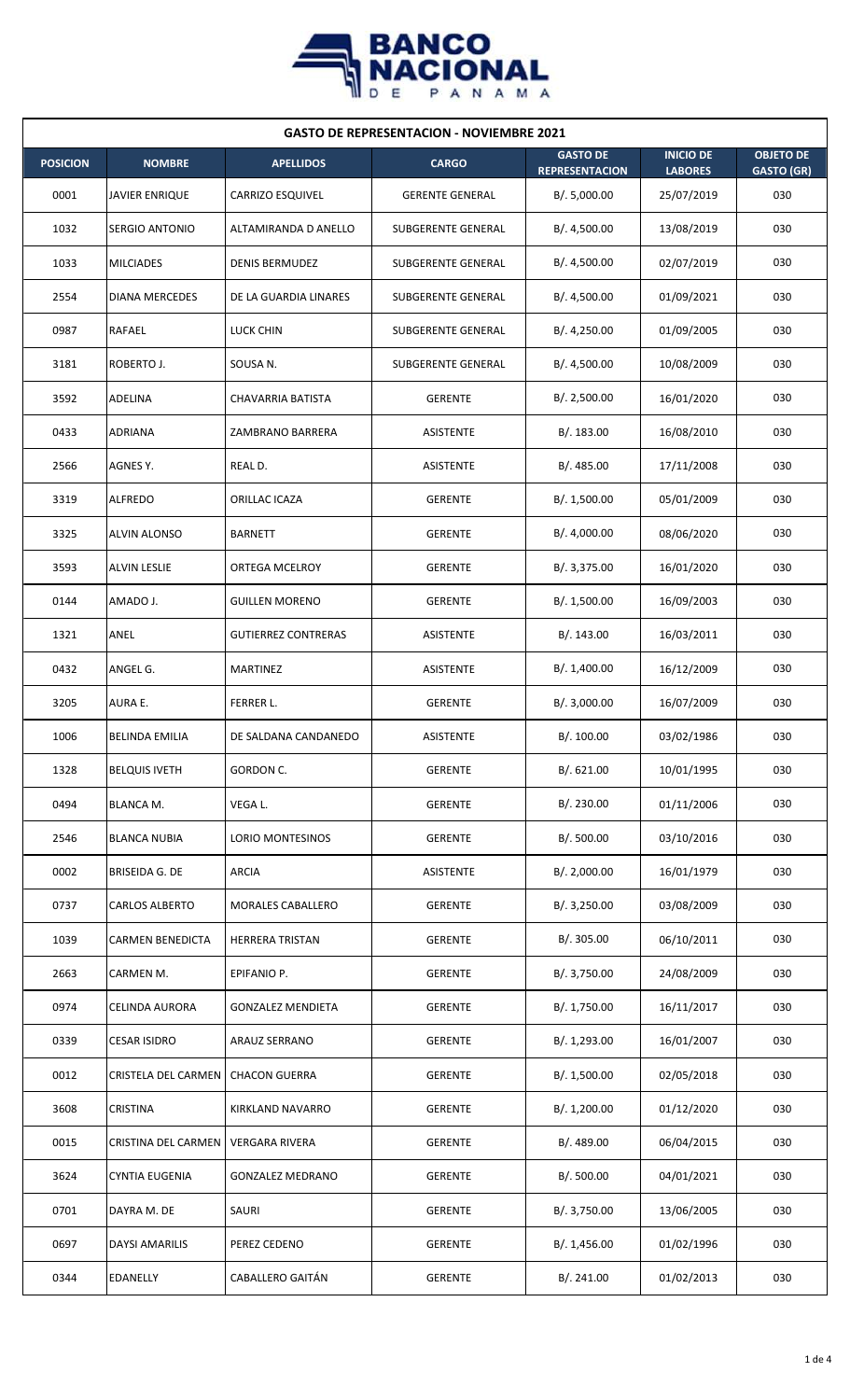

| <b>GASTO DE REPRESENTACION - NOVIEMBRE 2021</b> |                          |                         |                |                                          |                                    |                                       |  |  |
|-------------------------------------------------|--------------------------|-------------------------|----------------|------------------------------------------|------------------------------------|---------------------------------------|--|--|
| <b>POSICION</b>                                 | <b>NOMBRE</b>            | <b>APELLIDOS</b>        | <b>CARGO</b>   | <b>GASTO DE</b><br><b>REPRESENTACION</b> | <b>INICIO DE</b><br><b>LABORES</b> | <b>OBJETO DE</b><br><b>GASTO (GR)</b> |  |  |
| 0340                                            | EDGARDO A.               | PINZON C.               | <b>GERENTE</b> | B/. 432.00                               | 01/11/1989                         | 030                                   |  |  |
| 2643                                            | <b>EDILBERTO ABEL</b>    | <b>TAPIERO ROBINSON</b> | <b>GERENTE</b> | B/. 500.00                               | 04/10/2021                         | 030                                   |  |  |
| 0016                                            | EDUARDO E.               | ARIAS ALVAREZ           | <b>GERENTE</b> | B/. 765.00                               | 27/10/2004                         | 030                                   |  |  |
| 1372                                            | <b>EDWIN JOEL</b>        | HERRERA GONZALEZ        | <b>GERENTE</b> | B/. 1,500.00                             | 15/08/2012                         | 030                                   |  |  |
| 0006                                            | EIVILYN M.               | DA LUZ P.               | ASISTENTE      | B/.1,469.00                              | 16/07/2009                         | 030                                   |  |  |
| 3722                                            | <b>EPIMEDES</b>          | <b>JAEN MORENO</b>      | <b>GERENTE</b> | B/. 1,000.00                             | 03/05/2021                         | 030                                   |  |  |
| 3609                                            | <b>ERIC ALBERTO</b>      | <b>MACIAS MAYORGA</b>   | <b>GERENTE</b> | B/.2,000.00                              | 16/12/2020                         | 030                                   |  |  |
| 0409                                            | <b>ERIC RAUL</b>         | PINZON GONZALEZ         | <b>GERENTE</b> | B/. 850.00                               | 04/05/2015                         | 030                                   |  |  |
| 0341                                            | ERIKA C.                 | VARGAS T.               | <b>GERENTE</b> | B/. 671.00                               | 17/08/2009                         | 030                                   |  |  |
| 3632                                            | <b>FRANCISCO JAVIER</b>  | <b>MORALES GERBAUD</b>  | <b>GERENTE</b> | B/. 1,200.00                             | 01/02/2021                         | 030                                   |  |  |
| 0499                                            | FRANKLIN A.              | SERRANO B.              | ASISTENTE      | B/. 300.00                               | 01/12/1994                         | 030                                   |  |  |
| 3204                                            | <b>GABRIELA</b>          | <b>PASTOR TIJERO</b>    | <b>GERENTE</b> | B/.2,500.00                              | 23/11/2015                         | 030                                   |  |  |
| 0700                                            | GEMINI A.                | <b>CRUZ DE GRACIA</b>   | <b>GERENTE</b> | B/. 3,750.00                             | 12/04/1999                         | 030                                   |  |  |
| 1327                                            | GIANNA E.                | COGLEY M.               | GERENTE        | B/. 651.00                               | 02/05/2000                         | 030                                   |  |  |
| 3625                                            | <b>GIOVANNA GABRIELA</b> | SINISTERRA CEDENO       | GERENTE        | B/. 1,000.00                             | 04/01/2021                         | 030                                   |  |  |
| 3122                                            | <b>GISELA</b>            | ROMERO A.               | <b>GERENTE</b> | B/. 3,375.00                             | 01/10/2009                         | 030                                   |  |  |
| 2693                                            | <b>GISSELLE ANNETT</b>   | KOURUKLIS GONZALEZ      | <b>GERENTE</b> | B/. 282.00                               | 21/02/2011                         | 030                                   |  |  |
| 1011                                            | <b>GRACIELA C. DE</b>    | ARROCHA                 | <b>GERENTE</b> | B/. 750.00                               | 02/10/2006                         | 030                                   |  |  |
| 0696                                            | HELIODORO M.             | ALONSO F.               | <b>GERENTE</b> | B/. 399.00                               | 09/03/1998                         | 030                                   |  |  |
| 3594                                            | <b>IRENE VIRGINIA</b>    | PEDRESCHI MELGAR        | <b>GERENTE</b> | B/.3,500.00                              | 21/01/2020                         | 030                                   |  |  |
| 0336                                            | <b>ISOLDA DE</b>         | <b>GUTIERREZ</b>        | GERENTE        | B/. 2,800.00                             | 13/07/2009                         | 030                                   |  |  |
| 3125                                            | <b>IVETTE A.</b>         | MILLAN MELENDEZ         | GERENTE        | B/. 3,750.00                             | 11/01/2010                         | 030                                   |  |  |
| 0145                                            | <b>JAIME ENRIQUE</b>     | <b>QUIEL ANGUIZOLA</b>  | <b>GERENTE</b> | B/. 537.00                               | 04/07/1994                         | 030                                   |  |  |
| 0495                                            | <b>JANIA GISELLE</b>     | <b>MANN LECHUGA</b>     | <b>GERENTE</b> | B/0.605.00                               | 16/05/2016                         | 030                                   |  |  |
| 2556                                            | <b>JAVIER ALBERTO</b>    | DELGADO DE LA CRUZ      | <b>GERENTE</b> | B/. 749.00                               | 01/06/2010                         | 030                                   |  |  |
| 0979                                            | <b>JEANNETTE YANIREE</b> | VASQUEZ BRENNAN         | <b>GERENTE</b> | B/.2,600.00                              | 02/09/2019                         | 030                                   |  |  |
| 1038                                            | <b>JESKA YAMILETH</b>    | KILLINGBECK VALDERRAMA  | <b>GERENTE</b> | B/. 3,000.00                             | 01/06/2010                         | 030                                   |  |  |
| 0467                                            | <b>JOSE ANTONIO</b>      | CARRASCO ALVAREZ        | <b>GERENTE</b> | B/. 3,750.00                             | 02/07/2019                         | 030                                   |  |  |
| 2555                                            | <b>JOSE ERNESTO</b>      | CABALLERO ESCOBAR       | <b>GERENTE</b> | B/. 1,576.00                             | 16/08/2010                         | 030                                   |  |  |
| 1277                                            | <b>JOSE MANUEL</b>       | <b>TERAN PINO</b>       | <b>GERENTE</b> | B/.99.00                                 | 03/08/2015                         | 030                                   |  |  |
| 2455                                            | <b>JOSE MANUEL</b>       | <b>TORRES VARGAS</b>    | <b>GERENTE</b> | B/. 500.00                               | 16/07/2020                         | 030                                   |  |  |
| 0408                                            | JUAN B.                  | <b>URENA</b>            | <b>GERENTE</b> | B/. 175.00                               | 02/03/2009                         | 030                                   |  |  |
| 0009                                            | <b>JUAN CARLOS</b>       | NÚÑEZ JÁUREGUI          | <b>GERENTE</b> | B/. 1,223.00                             | 15/07/2015                         | 030                                   |  |  |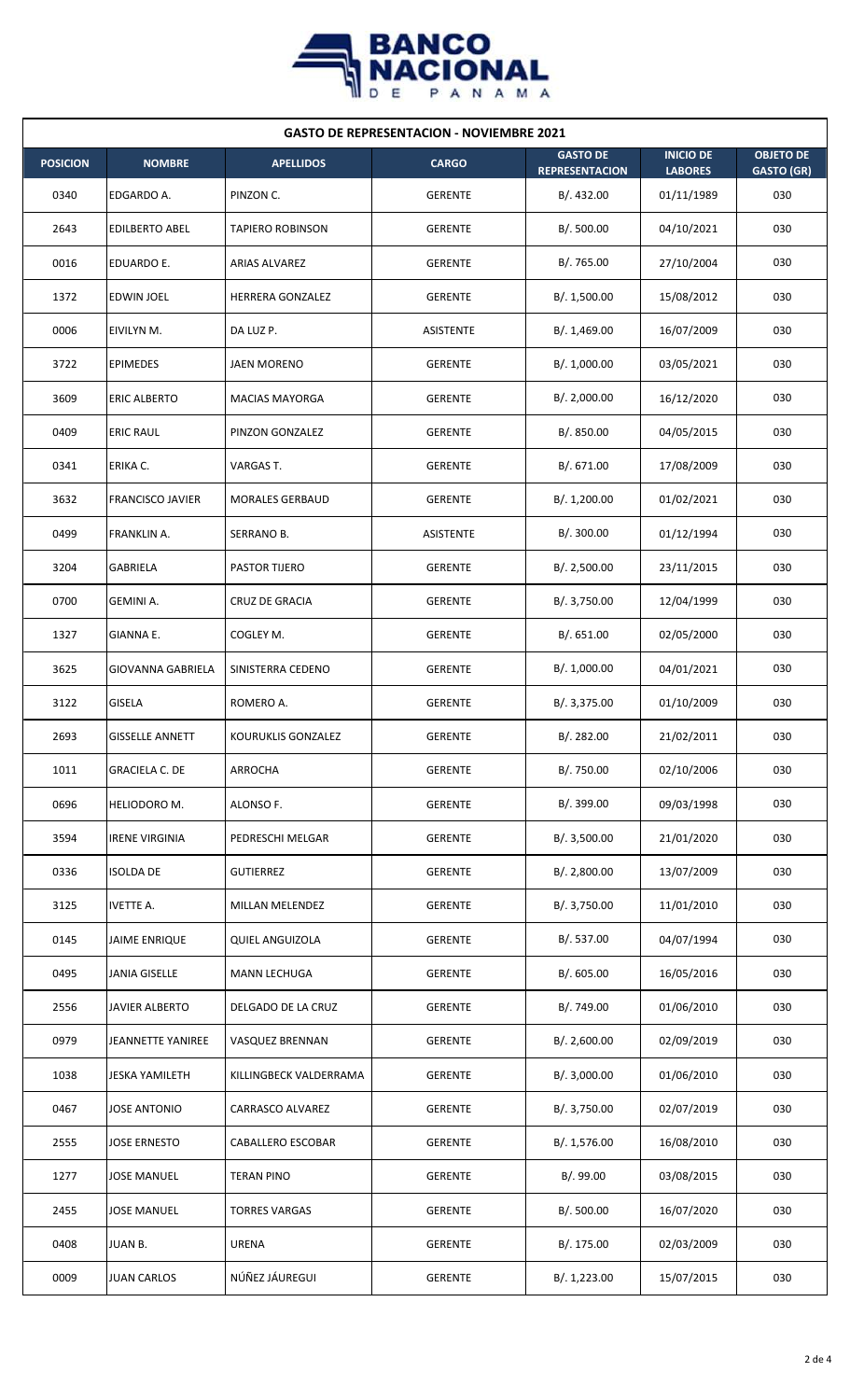

| <b>GASTO DE REPRESENTACION - NOVIEMBRE 2021</b> |                        |                                          |                |                                          |                                    |                                       |  |  |
|-------------------------------------------------|------------------------|------------------------------------------|----------------|------------------------------------------|------------------------------------|---------------------------------------|--|--|
| <b>POSICION</b>                                 | <b>NOMBRE</b>          | <b>APELLIDOS</b>                         | <b>CARGO</b>   | <b>GASTO DE</b><br><b>REPRESENTACION</b> | <b>INICIO DE</b><br><b>LABORES</b> | <b>OBJETO DE</b><br><b>GASTO (GR)</b> |  |  |
| 1036                                            | JULISSA ISABEL         | <b>MORAN HERNANDEZ</b>                   | <b>GERENTE</b> | B/. 300.00                               | 16/11/2016                         | 030                                   |  |  |
| 0411                                            | KATHYA Q. DE           | <b>CORDOBA</b>                           | <b>GERENTE</b> | B/. 3,250.00                             | 01/09/1999                         | 030                                   |  |  |
| 0986                                            | KILEREYMA I.           | <b>SENTMAT ARAUZ</b>                     | <b>GERENTE</b> | B/. 966.00                               | 19/04/2010                         | 030                                   |  |  |
| 0488                                            | LAURA JEAN             | PEREZ                                    | <b>GERENTE</b> | B/.2,500.00                              | 16/03/2015                         | 030                                   |  |  |
| 1040                                            | LIDIA INES             | ABREGO ALMANZA DE<br>PEREGRINA           | GERENTE        | B/.80.00                                 | 01/01/2016                         | 030                                   |  |  |
| 1034                                            | LILIANA J.             | PINILLA B.                               | GERENTE        | B/.3,000.00                              | 01/10/2014                         | 030                                   |  |  |
| 1375                                            | LINETTE JULISSA        | <b>FIGUEROA MORENO DE</b><br><b>VEGA</b> | <b>GERENTE</b> | B/. 500.00                               | 20/07/2020                         | 030                                   |  |  |
| 3175                                            | LOURDES A. DE          | CORDOBA                                  | <b>GERENTE</b> | B/. 500.00                               | 16/02/1984                         | 030                                   |  |  |
| 1323                                            | <b>LOURDES MARIELA</b> | <b>GONZALEZ SUAREZ</b>                   | <b>GERENTE</b> | B/. 3,000.00                             | 16/05/2016                         | 030                                   |  |  |
| 0017                                            | LUIS ALBERTO           | <b>GONZALEZ PEÑALOZA</b>                 | <b>GERENTE</b> | B/. 1,717.00                             | 20/09/2010                         | 030                                   |  |  |
| 0731                                            | LUIS E.                | DIAZ G.                                  | <b>GERENTE</b> | B/. 3,750.00                             | 01/04/1984                         | 030                                   |  |  |
| 2547                                            | LUIS HERACLIO          | <b>DIAZ TAYLOR</b>                       | <b>GERENTE</b> | B/.2,000.00                              | 28/06/1999                         | 030                                   |  |  |
| 3182                                            | <b>MANUEL ALBERTO</b>  | <b>TEJADA SMITH</b>                      | <b>GERENTE</b> | B/. 3,050.00                             | 17/04/1995                         | 030                                   |  |  |
| 0698                                            | MARCIO E.              | GOTI A.                                  | <b>GERENTE</b> | B/. 3,000.00                             | 16/06/2008                         | 030                                   |  |  |
| 3689                                            | <b>MARIA DEL PILAR</b> | <b>DEGRACIA RUIZ</b>                     | <b>GERENTE</b> | B/. 2,250.00                             | 05/04/2021                         | 030                                   |  |  |
| 0010                                            | MARIAN L.              | QUIROZ P.                                | <b>GERENTE</b> | B/.2,000.00                              | 01/03/2010                         | 030                                   |  |  |
| 2655                                            | MARIANELA              | <b>BROCE PORCELL</b>                     | <b>GERENTE</b> | B/. 1,000.00                             | 04/05/2020                         | 030                                   |  |  |
| 3344                                            | MARIBEL DE LOURDES     | WONG RODRIGUEZ                           | <b>GERENTE</b> | B/. 950.00                               | 01/09/2020                         | 030                                   |  |  |
| 3210                                            | MARIBEL DEL C.         | SAMUDIO                                  | <b>GERENTE</b> | B/. 2,400.00                             | 01/01/2010                         | 030                                   |  |  |
| 1378                                            | <b>MARISOL</b>         | <b>JIMENEZ FUENTES</b>                   | <b>GERENTE</b> | B/. 500.00                               | 11/06/1979                         | 030                                   |  |  |
| 0468                                            | <b>MARLENE EDITH</b>   | <b>OLIVARES CARDENAS</b>                 | GERENTE        | B/. 571.00                               | 11/01/2011                         | 030                                   |  |  |
| 0410                                            | <b>MARUJA OTILIA</b>   | <b>MORENO PEREZ</b>                      | GERENTE        | B/.500.00                                | 06/09/2019                         | 030                                   |  |  |
| 3147                                            | MAYRA E. DE            | <b>COTES</b>                             | <b>GERENTE</b> | B/. 1,321.00                             | 16/07/2009                         | 030                                   |  |  |
| 0014                                            | MIRTA YAZMIN           | VASQUEZ GONZALEZ                         | <b>GERENTE</b> | B/. 836.00                               | 06/09/2010                         | 030                                   |  |  |
| 3830                                            | MUHAMMAD<br>HAMZAH     | <b>HAJI HAJEE</b>                        | <b>GERENTE</b> | B/. 600.00                               | 20/09/2021                         | 030                                   |  |  |
| 1035                                            | <b>NELVA</b>           | APARICIO G.                              | <b>GERENTE</b> | B/. 344.00                               | 16/02/2000                         | 030                                   |  |  |
| 1335                                            | NORIS E.               | GONZALEZ                                 | <b>GERENTE</b> | B/. 1,752.00                             | 02/01/1996                         | 030                                   |  |  |
| 0978                                            | NUBIA DEL CARMEN       | <b>BOZA SANCHEZ</b>                      | <b>GERENTE</b> | B/. 750.00                               | 01/07/2010                         | 030                                   |  |  |
| 1385                                            | <b>NURIA YAXIELA</b>   | ROMERO CARR                              | <b>GERENTE</b> | B/. 300.00                               | 18/07/2016                         | 030                                   |  |  |
| 0008                                            | <b>OLMEDO</b>          | ALMANZA A.                               | <b>GERENTE</b> | B/. 1,056.00                             | 04/10/1994                         | 030                                   |  |  |
| 3197                                            | <b>ORIS</b>            | SOTO NUNEZ                               | <b>GERENTE</b> | B/. 1,316.00                             | 10/08/2009                         | 030                                   |  |  |
| 2548                                            | RAFAEL                 | CASTILLO M.                              | <b>GERENTE</b> | B/. 1,500.00                             | 01/08/2005                         | 030                                   |  |  |
| 3596                                            | <b>RAFFAELLA</b>       | <b>CUESTAS LAFRATTA</b>                  | <b>GERENTE</b> | B/. 500.00                               | 02/03/2020                         | 030                                   |  |  |